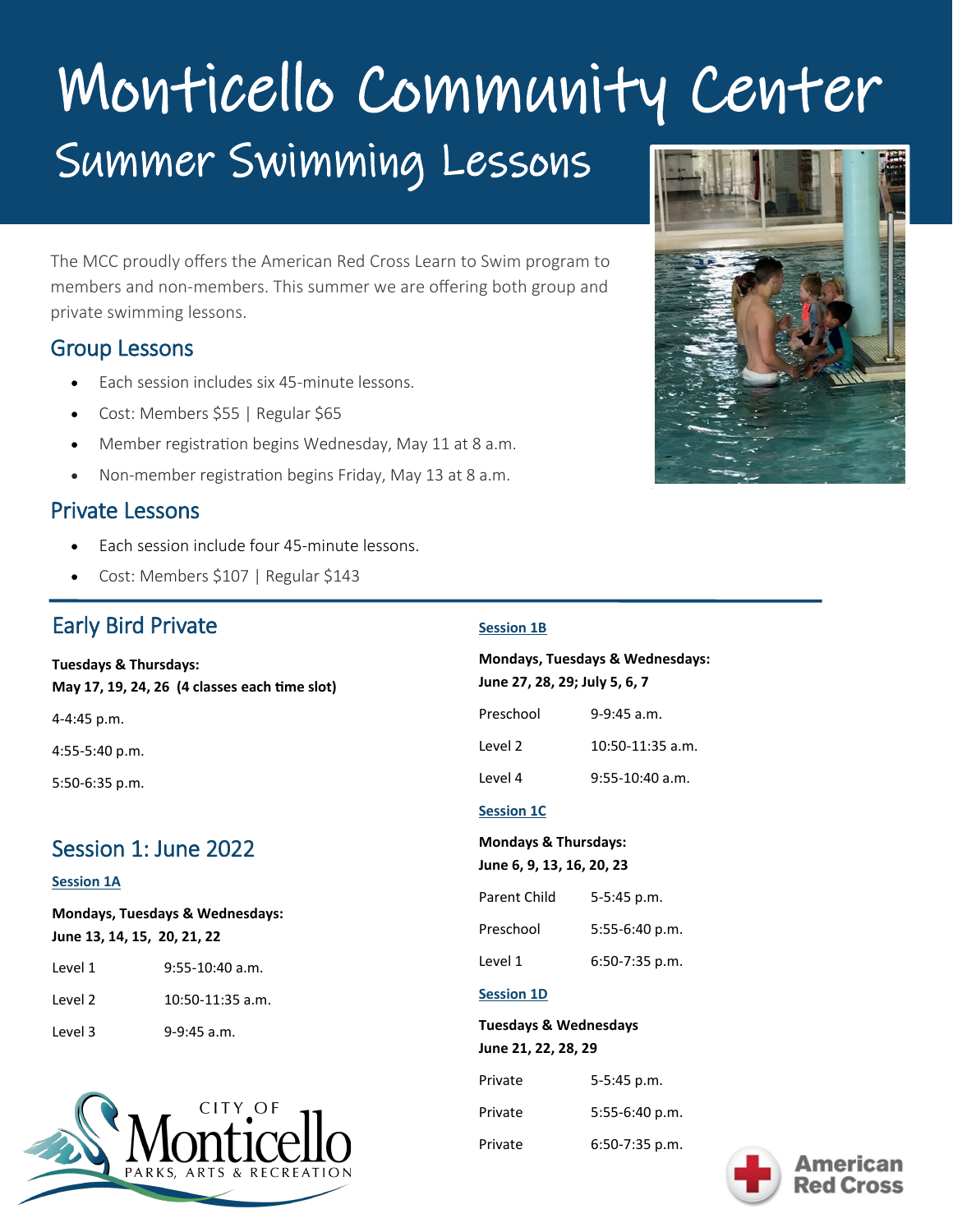#### **Session 2B**

**Mondays, Tuesdays & Wednesdays: July 25, 26, 27; August 1, 2, 3**

| <b>Parent Child</b> | $9 - 9.45$ a m     |
|---------------------|--------------------|
| Preschool           | 9:55-10:40 a.m.    |
| l evel 1            | $10:50-11:35$ a.m. |
| Level 2             | 9-9:45 a.m.        |
| Level 4             | $10:50-11:35$ a.m. |
| Level 5             | $9:55-10:40$ a.m.  |

#### **Session 2C**

#### **Mondays & Thursdays: July 11, 14, 18, 21, 25, 28**

| Parent Child | 5-5:45 p.m.      |
|--------------|------------------|
| Preschool    | 5-5:45 p.m.      |
| l evel 1     | $5:55-6:40 p.m.$ |
| Level 1      | 6:50-7:35 p.m.   |
| Level 2      | 5-5:45 p.m.      |
| l evel 2     | 6:50-7:35 p.m.   |
| Level 3      | 5:55-6:40 p.m.   |
| l evel 4     | $5:55-6:40 p.m.$ |
| l evel 5     | 6:50-7:35 p.m.   |



# Session 2: July 2022 **Session 3: August 2022**

#### **Session 3A**

| <b>Mondays, Tuesdays &amp; Wednesdays:</b><br>August 8, 9, 10, 15, 16, 17 |                    |  |
|---------------------------------------------------------------------------|--------------------|--|
| Parent Child                                                              | $9-9:45$ a.m.      |  |
| Preschool                                                                 | $9-9:45$ a.m.      |  |
| Preschool                                                                 | $10:50-11:35$ a.m. |  |
| Level 1                                                                   | $9:55-10:40$ a.m.  |  |
| Level 1                                                                   | $10:50-11:35$ a.m. |  |
| Level 2                                                                   | $9:55-10:40$ a.m.  |  |
| Level <sub>2</sub>                                                        | $10:50-11:35$ a.m. |  |
| Level 3                                                                   | $9-9:45$ a.m.      |  |
| Level 3                                                                   | $9:55-10:40$ a.m.  |  |
| Level 3                                                                   | 10:50-11:35 a.m.   |  |
| Level 4                                                                   | $9:55-10:40$ a.m.  |  |
| Level 5                                                                   | $9-9:45$ a.m.      |  |
| <b>Session 3B</b>                                                         |                    |  |

#### **Mondays & Thursdays: August 1, 4, 8, 11, 15, 18**

| Parent Child       | 5:55-6:40 p.m. |
|--------------------|----------------|
| Preschool          | 5:55-6:40 p.m. |
| Level 1            | 5:55-6:40 p.m. |
| Level 1            | 6:50-7:35 p.m. |
| Level <sub>2</sub> | 5-5:45 p.m.    |
| Level <sub>2</sub> | 6:50-7:35 p.m. |
| Level 3            | 5-5:45 p.m.    |
| Level 4            | 6:50-7:35 p.m. |
| Level 5            | 5-5:45 p.m.    |

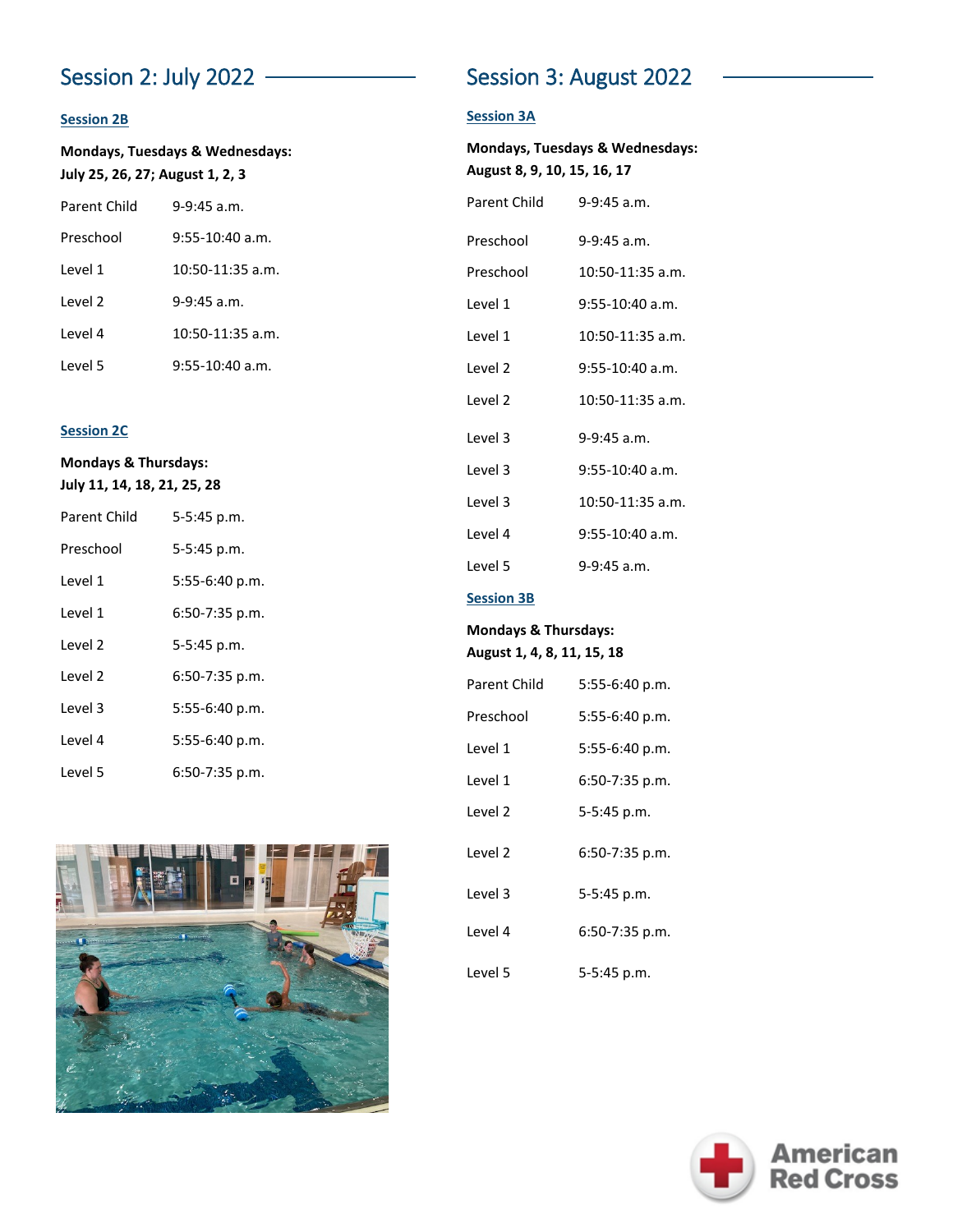

# Lessons in the Lake

Learn to swim in a beautiful outdoor setting at the beach at Bertram Chain of Lakes Regional Park. Lessons follow the same format as those at the MCC pool, but with a fun outdoor twist.

| <b>Bertram Lake Beach Session 1</b><br><b>Mondays, Tuesdays &amp; Wednesdays:</b><br>July 11, 12, 13, 18, 19, 20 |                    |           | <b>Bertram Lake Beach Session 2</b><br><b>Mondays, Tuesdays &amp; Wednesdays:</b><br>July 25, 26, 27, August 1, 2, 3 |  |
|------------------------------------------------------------------------------------------------------------------|--------------------|-----------|----------------------------------------------------------------------------------------------------------------------|--|
|                                                                                                                  |                    |           |                                                                                                                      |  |
| Preschool                                                                                                        | $9:30-10:15$ a.m.  | Preschool | $10:20-11:05$ a.m.                                                                                                   |  |
| Preschool                                                                                                        | $11:10-11:55$ a.m. | Level 1   | $9:30-10:15$ a.m.                                                                                                    |  |
| Level 1                                                                                                          | $10:20-11:05$ a.m. | Level 1   | $11:10-11:55$ a.m.                                                                                                   |  |
| Level <sub>2</sub>                                                                                               | $10:20-11:05$ a.m. | Level 2   | $11:10-11:55$ a.m.                                                                                                   |  |
| Level 3                                                                                                          | $9:30-10:15$ a.m.  | Level 3   | $9:30-10:15$ a.m.                                                                                                    |  |
| Level 4                                                                                                          | $11:10-11:55$ a.m. | Level 4   | $10:20-11:05$ a.m.                                                                                                   |  |

# **Lesson Level Descriptions:**

Parent/Child: Parent attends with the child in the water at all times. Swimmers learn to be comfortable in and around water and prepare to learn how to swim. Water adjustment skills, blowing bubbles, floating and water safety are introduced.

Preschool: Ages 3-4, swimmers are introduced to water exploration, entering, and exiting water, blowing bubbles, floating and gliding on both front and back, arm movements, flutter kicking, and water safety.

Level 1—Introduction to Water Skills: Swimmers are introduced to floating, gliding, submerging, and alternating arms. Retrieving submerged objects and staying safe around aquatic environments.

Level 2—Fundamental Aquatic Skills: Swimmers learn to float without support and recover to a vertical position. Treading water and fundamental skills of propelling themselves arm and leg actions with flutter kicking are taught.

Level 3—Stroke Development: Swimmers learn to coordinate the front and back crawl strokes. They are introduced to elementary backstroke and treading water, and additional safety skills are covered. Building on Level 2 skills.

Level 4—Stroke Improvement: Swimmers develop strength and endurance using the back crawl, front crawl, and elementary backstroke. Breaststroke and sidestroke are introduced.

Level 5—Stroke Refinement: Swimmers focus on coordination and refinement of the front crawl, back crawl, butterfly, breaststroke, elementary backstroke, and sidestroke. Distance and flip turns are also developed.

Additional Information: You can find helpful information, reminders, and the online registration link on the Monticello Community Center website: [www.monticellocommunitycenter.com.](http://www.monticellocommunitycenter.com)